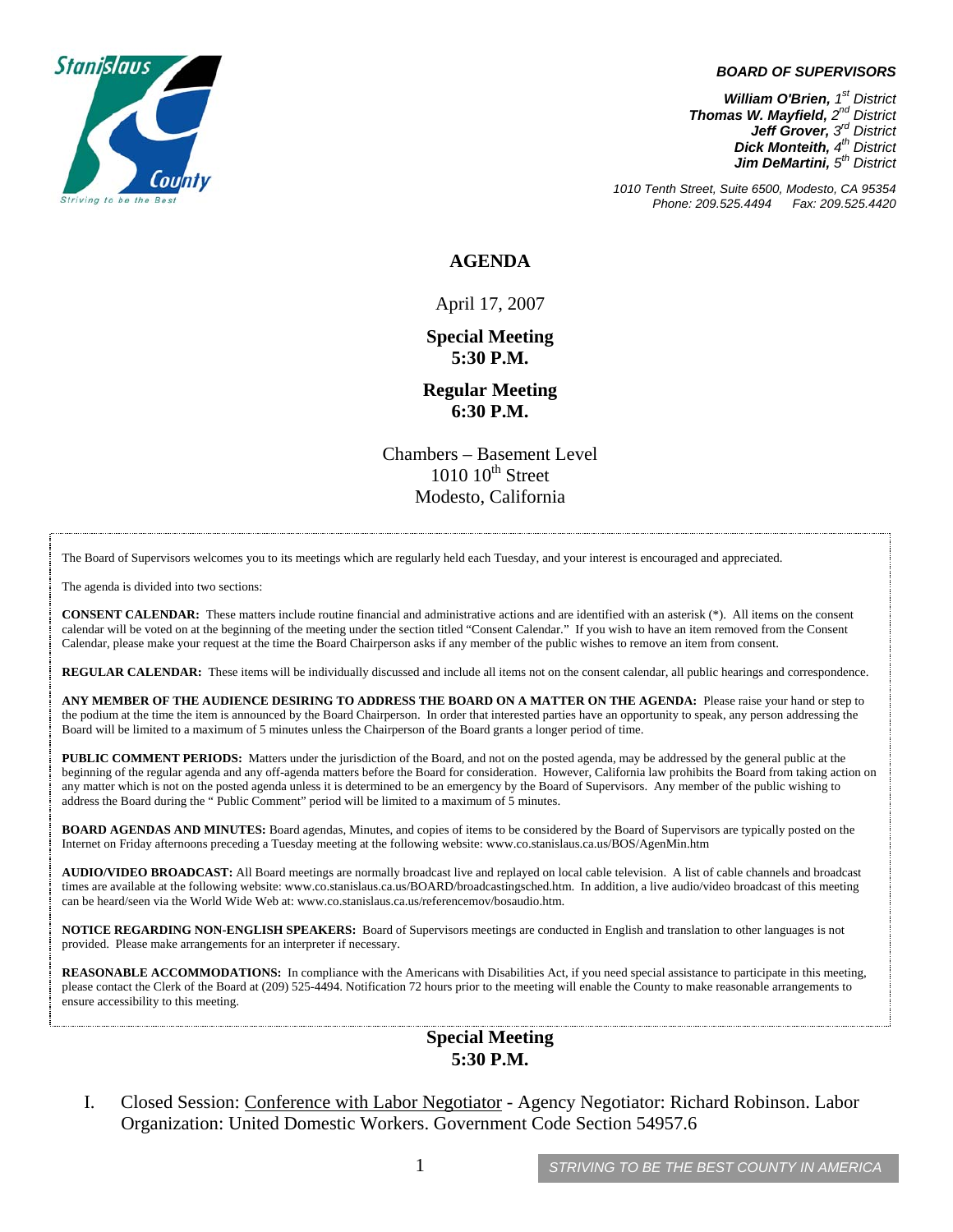# **Regular Meeting 6:30 P.M.**

- II. Pledge of Allegiance to the Flag
- III. Presentation: A. Recognition of the Child Abuse Prevention Council Art Contest Winners

B. April 15-21, 2007 as the National Library Week in Stanislaus County

## IV. Public Comment Period

V. Consent Calendar

## VI. Agenda Items

- A. Miscellaneous
- $*$  1. Approval of the Minutes for April 3, 2007 ([View Item](http://www.co.stanislaus.ca.us/bos/minutes/2007/min04-03-07.pdf))<br> $*$  2 Approval to Adopt and Waive the Second Reading of
	- 2. Approval to Adopt and Waive the Second Reading of Ordinance C.S. 996 Amending Chapter 11.28 of the Stanislaus County Code Pertaining to the County's Abandoned Vehicle Abatement Program and Updating all Referenced Responsibility to the Director of Environmental Resources or Designee ([View Item](http://www.co.stanislaus.ca.us/bos/agenda/2007/20070417/A02.pdf))
- \* 3. Acceptance of the Resignations of:
	- a. Constance Gustafson from the Stanislaus County Child Abuse Prevention Council ([View Item](http://www.co.stanislaus.ca.us/bos/agenda/2007/20070417/A03a.pdf))
	- b. Caroline Mitton from the Stanislaus County Local Task Force on Solid Waste Management ([View Item](http://www.co.stanislaus.ca.us/bos/agenda/2007/20070417/A03b.pdf))
- \* 4. Approval of Appointments of:
	- a. Kurt Spycher to the Stanislaus Economic Development and Workforce Alliance ([View Item](http://www.co.stanislaus.ca.us/bos/agenda/2007/20070417/A04a.pdf))
	- b. Charles Turner to the Stanislaus Consolidated Fire Protection District Board ([View Item](http://www.co.stanislaus.ca.us/bos/agenda/2007/20070417/A04b.pdf))
	- c. Charlotte Kollmeyer to the Housing Authority of Stanislaus County ([View Item](http://www.co.stanislaus.ca.us/bos/agenda/2007/20070417/A04c.pdf))
- \* 5. Approval to Proclaim April  $22 28$ , 2007 as Safety Seat Checkup Week in Stanislaus County ([View Item](http://www.co.stanislaus.ca.us/bos/agenda/2007/20070417/A05.pdf))
- \* 6. Approval to Authorize the Chairman of the Stanislaus County Board of Supervisors to Sign the Salida Fire Protection District Property Owner Assessment Ballots in Support of the Fire Suppression Assessment for those Properties Owned by Stanislaus County ([View Item](http://www.co.stanislaus.ca.us/bos/agenda/2007/20070417/A06.pdf))
- \* 7. Approval of Requests from:
	- a. HobieCat Division 3 for Use of Woodward Reservoir on May 19-20, 2007 for their  $16<sup>th</sup>$  Annual Regatta ([View Item](http://www.co.stanislaus.ca.us/bos/agenda/2007/20070417/A07a.pdf))
	- b. Chris Ricci Presents, Inc. for Use of the Courthouse Lawn for the Xclamation Festival on Saturday, July 21, 2007 ([View Item](http://www.co.stanislaus.ca.us/bos/agenda/2007/20070417/A07b.pdf))
	- c. Stanislaus County Superior Court for Use of the Courthouse Lawn for "Law Day on the Lawn" on Tuesday, May 1, 2007 ([View Item](http://www.co.stanislaus.ca.us/bos/agenda/2007/20070417/A07c.pdf))
- B. Chief Executive Office
- \* 1. Approval to Adopt the Recommendations of the Nuisance Abatement Hearing Board (Environmental Resources) Regarding the following Properties:
	- a. 117 Church Street, Empire, CA, CE No. 06-763 ([View Item](http://www.co.stanislaus.ca.us/bos/agenda/2007/20070417/B01a.pdf))
	- b. 5328 7th Street, Keyes, CA, CE No. 06-837 ([View Item](http://www.co.stanislaus.ca.us/bos/agenda/2007/20070417/B01b.pdf))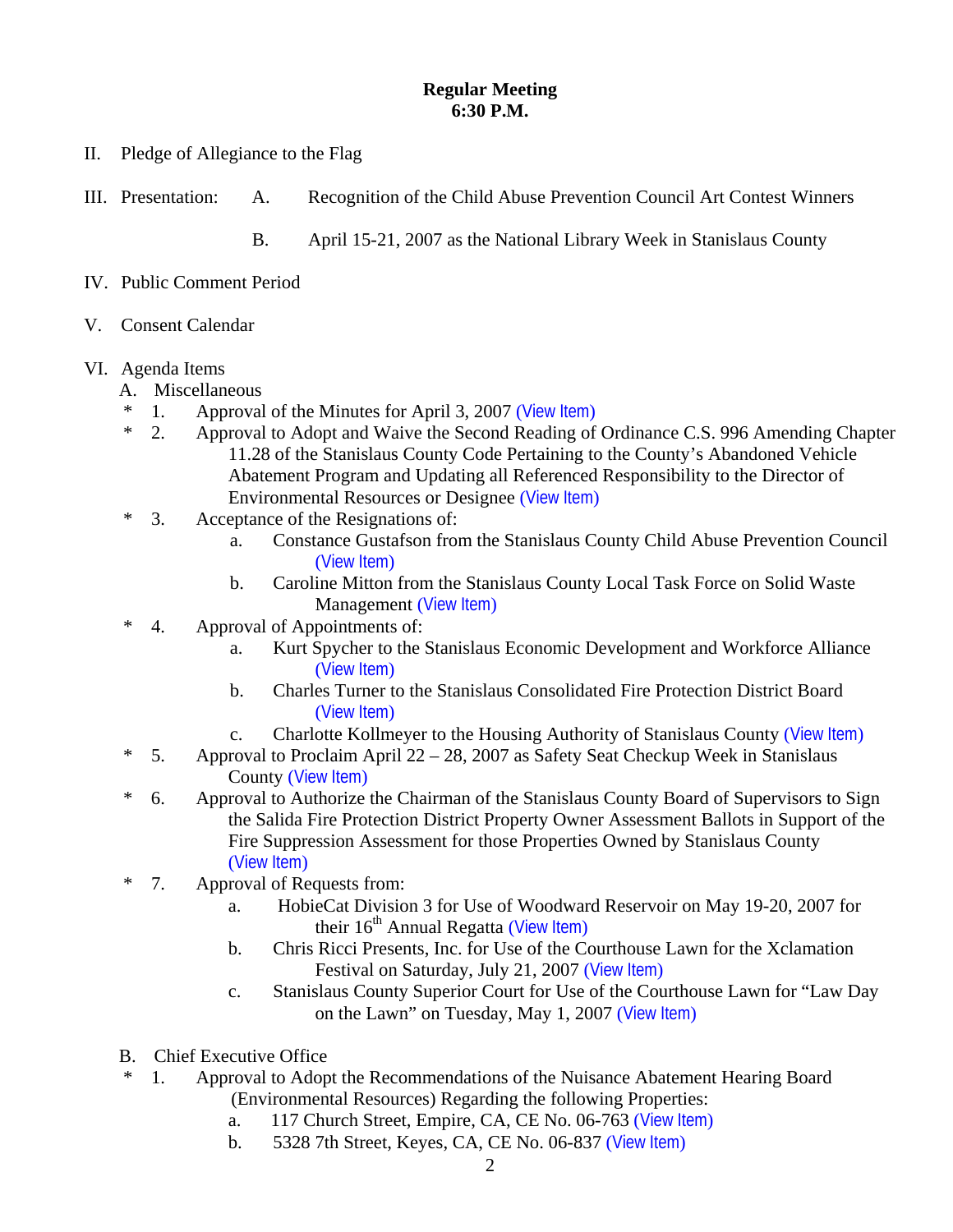- c.  $8511$  Highway 33, Westley, CA, CE No. 07-14 ([View Item](http://www.co.stanislaus.ca.us/bos/agenda/2007/20070417/B01c.pdf))
- d. 1513 El Dorado Avenue, Modesto, CA, CE No. 06-752 ([View Item](http://www.co.stanislaus.ca.us/bos/agenda/2007/20070417/B01d.pdf))
- e. 411 Kerr Avenue, Modesto, CA, CE No. 06-447 ([View Item](http://www.co.stanislaus.ca.us/bos/agenda/2007/20070417/B01e.pdf))
- f. 1513 Modoc Avenue, Modesto, CA, CE No. 06-680 ([View Item](http://www.co.stanislaus.ca.us/bos/agenda/2007/20070417/B01f.pdf))
- \* 2. Approval to Authorize the Stanislaus County Department of Parks and Recreation to Hold the Twelfth Annual Fireworks Celebration on July 4, 2007, at Woodward Reservoir Regional Park ([View Item](http://www.co.stanislaus.ca.us/bos/agenda/2007/20070417/B02.pdf))
- \* 3. Approval to Enter into a Right-of-Way Contract with the State of California for the Acquisition of Right-of-Way in Front of the Salida Library for the State Route 219 Widening Project - Chief Executive Office ([View Item](http://www.co.stanislaus.ca.us/bos/agenda/2007/20070417/B03.pdf))
- \* 4. Approval to Authorize the Appointment of Michael Wilkinson to the Position of Deputy Fire Warden/Deputy Director of the Office of Emergency Services Above the Midpoint of Salary Band D  $(\$91,034.22$  annually) ([View Item](http://www.co.stanislaus.ca.us/bos/agenda/2007/20070417/B04.pdf))
- \* 5. Approval to Appoint a Part-Time County Veterinarian for Animal Services at a Salary of \$51.20 per hour which Exceeds the Mid-Point of Band E ([View Item](http://www.co.stanislaus.ca.us/bos/agenda/2007/20070417/B05.pdf))
- C. Department of Public Works
- \* 1. Approval to Hold a Traditional Cinco de Mayo Parade on Portions of Crows Landing Road, El Paso Avenue and Whitmore Avenue on May 5, 2007 ([View Item](http://www.co.stanislaus.ca.us/bos/agenda/2007/20070417/C01.pdf))
- \* 2. Approval to Enter into an Agreement with McClatchy Newspapers, Inc., for the Distribution of the Modesto Bee on the Buses of Stanislaus County's Intercity Public Transit Operation, Stanislaus Regional Transit ("StaRT") ([View Item](http://www.co.stanislaus.ca.us/bos/agenda/2007/20070417/C02.pdf))
- D. Department of Planning and Community Development
- E. County Counsel

## VII. Scheduled Matters

- 6:35 p.m. Public Hearing to Consider Rezone Application No. 2006-07 Golden State Commercial Center, to Rezone a 2.55 Acre Site from A-2-10 (General Agriculture) to a Planned Development to Allow for a Variety of Commercial Businesses. The Property is Located East of the Highway 99 On-Ramp and West of N. Golden State Boulevard, in the Turlock Area. A Negative Declaration Will Be Considered ([View Item](http://www.co.stanislaus.ca.us/bos/agenda/2007/20070417/PH635.pdf)) 6:40 p.m. Public Hearing to Consider Rezone Application No. 2004-11 and Parcel Map Application No. 2004-30, Valley Lexus, a Request to Rezone 9.07 Acres from A-2-10 (General Agriculture) to PD (Planned Development) to Allow a New Automobile Dealership, and as Yet Unspecified Commercial Uses at the Rear of the Property Located at 4701 McHenry Avenue (State Route 108), South of Kiernan Avenue (State Route 219), Modesto. The Property is to Be Split into Four Parcels Sized from 0.18 Acres to 4.67 Acres with the Auto Dealership Occupying the Largest Parcel. A Negative Declaration Will Be Considered ([View Item](http://www.co.stanislaus.ca.us/bos/agenda/2007/20070417/PH640.pdf))
- 6:45 p.m. Public Hearing to Consider the Qualifications and the Appointment of Matthew Joseph Machado, P.E., as the Stanislaus County Road Commissioner ([View Item](http://www.co.stanislaus.ca.us/bos/agenda/2007/20070417/PH645.pdf))
- 6:50 p.m. Public Hearing to Consider the Approval to Introduce, Waive the Reading and Adopt as an Urgency Measure, an Ordinance Adding Chapter 6.74 "Junk Dealers and Scrap Metal Recyclers" to the Stanislaus County Code ([View Item](http://www.co.stanislaus.ca.us/bos/agenda/2007/20070417/PH650.pdf))